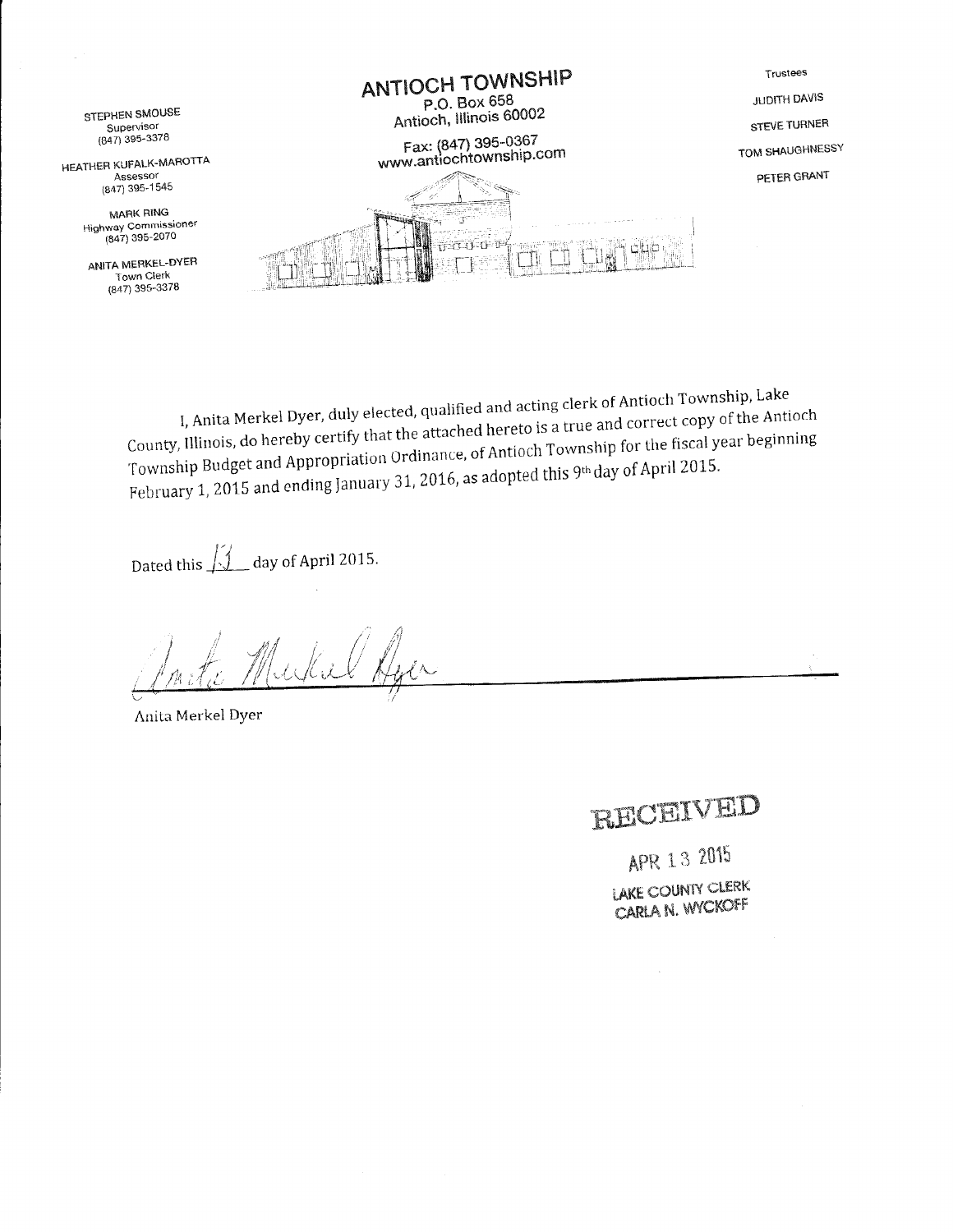## **BUDGET & APPROPRIATION ORDINANCE #16**

## **TOWNSHIP**

An ordinance appropriating for all town purposes for \_\_\_\_\_\_Antioch \_\_\_\_\_\_\_\_\_\_\_\_\_

Township, Lake County, Illinois, for the fiscal year beginning

February 1, 2015 \_\_\_\_\_ and ending \_\_ January 31, 2016.

BE IT ORDAINED by the Board of Trustees of **Antioch** Township,

Lake County, Illinois.

SECTION 1: That the amounts hereinafter set forth, or so much thereof as may be authorized

by law, and as may be needed or deemed necessary to defray all expenses and liabilities of

Antioch **Communist Township**, be and the same are hereby appropriated for the

town purposes of Antioch Township, Lake County, Illinois

as hereinafter specified for the fiscal year beginning February 1, 2015

2016 and ending \_\_\_\_\_\_\_ January 31

SECTION 2: That the following budget containing an estimate of revenues and expenditures is hereby adopted for the following funds,

| General Town Fund       | Insurance Fund |
|-------------------------|----------------|
| I.M.R.F. Fund           |                |
| Social Security Fund    |                |
| General Assistance Fund |                |

 $2 - 1$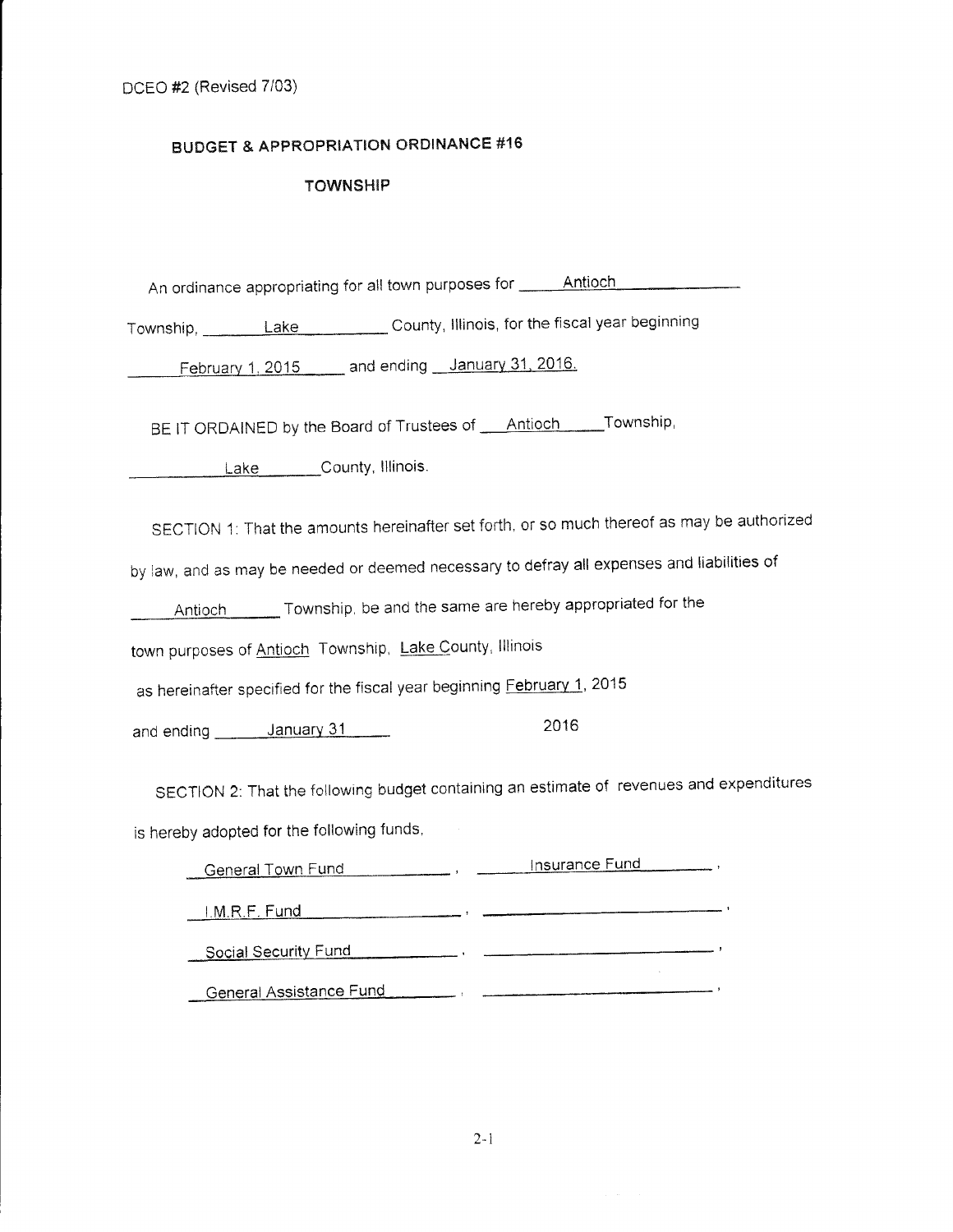|          |                              |                 | 2014-2015     | 2015-2016             |
|----------|------------------------------|-----------------|---------------|-----------------------|
| udget    |                              |                 | <b>Budget</b> | <b>Budget Request</b> |
| 1        | <b>GENERAL TOWN FUND</b>     |                 |               |                       |
|          |                              |                 |               |                       |
|          | <b>399 BEGINNING BALANCE</b> | $1-Feb-15$      | 1,072,256     | 1,277,489             |
|          |                              |                 |               |                       |
|          | <b>REVENUES</b>              |                 |               |                       |
| 400      | Property Tax                 |                 | 928,556       | 913,256               |
| 401      | Oslad Grant                  |                 | $\theta$      | $\mathbf 0$           |
| 402      | Replacement Tax              |                 | 11,000        | 11,000                |
| 403      | Passports                    |                 | 5,000         | 7,000                 |
| 404      | Interest Income              |                 | 1,800         | 1,500                 |
| 405      | <b>Park Donations</b>        |                 | 15,000        | 15,000                |
| 406      | <b>Senior Events</b>         |                 | 15,000        | 20,000                |
| 408      | Stim. Grant park             |                 | $\theta$      | $\overline{0}$        |
| 409      | Stim. Grant Em. Sirens       |                 | 50,000        | 50,000                |
| 410      | Misc. Income                 |                 | 200           | 500                   |
| 411      | <b>Community Block Grant</b> |                 | 85,000        | 85,000                |
| 412      | Youth Services               |                 | 100           | $\Omega$              |
|          | <b>Total Revenue</b>         |                 |               |                       |
|          | <b>Total Funds Available</b> |                 | 1,096,912     | 1,103,256             |
|          | <b>EXPENDITURES</b>          |                 | 2,169,168     | 2,380,745             |
| $1 - 11$ | Administration               |                 |               |                       |
| $1 - 12$ | Assessor                     |                 | 1,118,400     | 1,313,100             |
| $1 - 13$ | Cemetery                     |                 | 308,750       | 308,750               |
|          |                              |                 |               |                       |
|          | TOTAL EXPENDITURES:          |                 | 1,427,150     | 1,621,850             |
|          | Contingencies                |                 |               |                       |
|          | <b>TOTAL APPROPRIATIONS:</b> |                 | 1,427,150     | 1,621,850             |
|          |                              |                 |               |                       |
|          | <b>ENDING BALANCE</b>        | $31 - Jan - 16$ | 742,018       | 758,895               |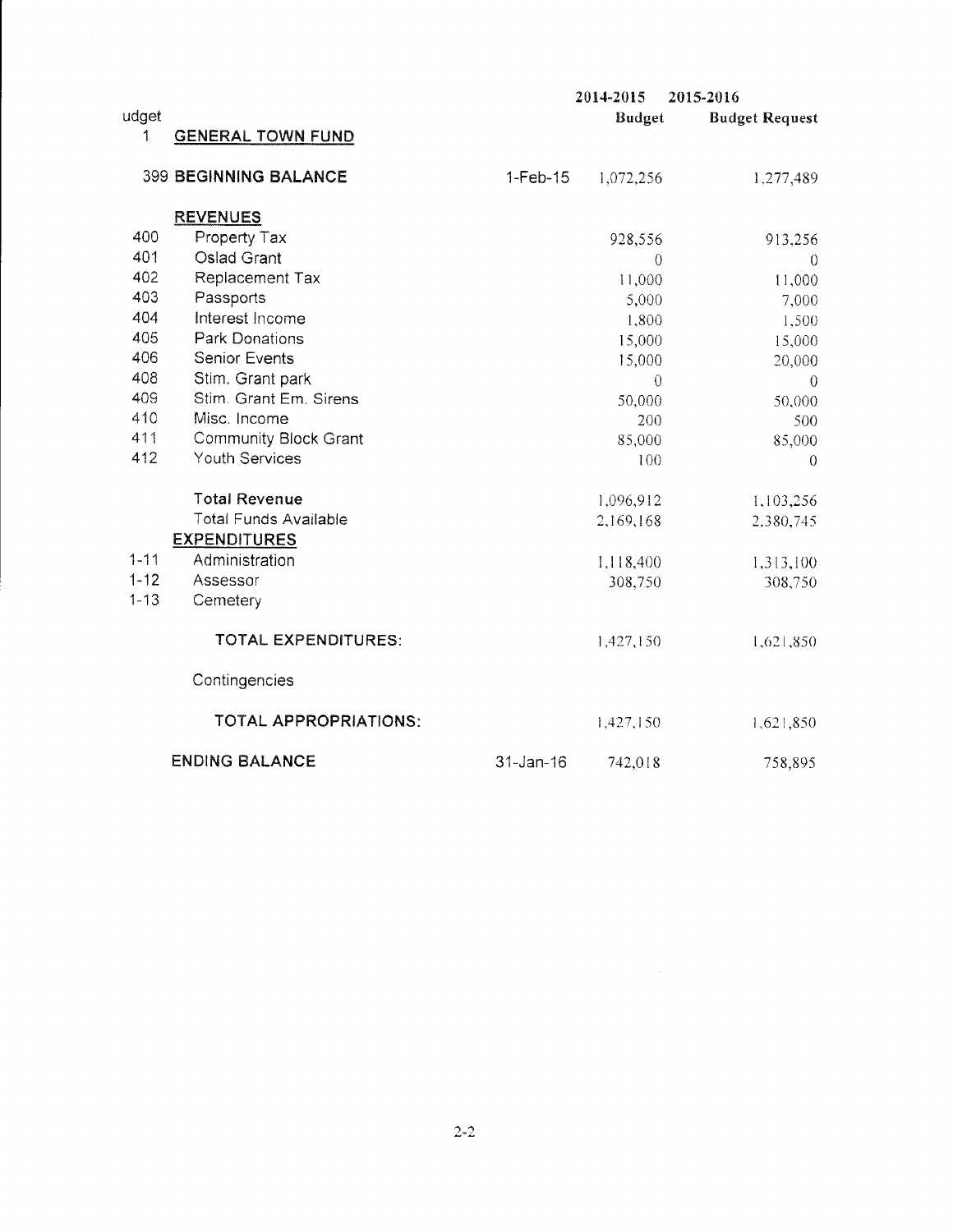|          |                                                              |         | 2014-2015         | 2015-2016       |
|----------|--------------------------------------------------------------|---------|-------------------|-----------------|
| $1 - 11$ | <b>ADMINISTRATION</b>                                        |         | <b>Budget</b>     | Budget 1        |
|          | <b>PERSONNEL</b>                                             |         |                   |                 |
| 500      | Salaries                                                     |         | 300,000           | 320,000         |
| 510      | Health Insurance                                             |         | 79,700            | 75,000          |
| 453      | Unemployment Insurance                                       |         |                   |                 |
| 454      | Worker's Compensation                                        |         |                   |                 |
| 461      |                                                              |         |                   |                 |
| 462      | Social Security Contribution<br><b>Medicare Contribution</b> |         |                   |                 |
|          | <b>Retirement Contribution</b>                               |         |                   |                 |
| 463      |                                                              |         |                   |                 |
|          |                                                              |         | 379,700           | 395,000         |
|          | <b>CONTRACTUAL SERVICES</b>                                  |         |                   |                 |
| 512      | Maintenance Service-Building                                 |         | 2,000             | 20,000          |
| 513      | Maintenance Service-Equipment                                |         | 1,000             | 1,000           |
| 514      | Transportation                                               |         | 33,000            | 45,000          |
| 516      | Rental                                                       |         | 1,000             | 1,000           |
| 520      | <b>Emergency Services</b>                                    |         | 4,500             | 4,500           |
| 522      | Telephone                                                    |         | 6,000             | 6,000           |
| 524      | <b>Utilities</b>                                             |         | 32,000            | 40,000          |
| 526      | Senior Services                                              |         | 30,000            | 40,000          |
| 527      | Youth Services                                               |         | 15,000            | 15.000          |
| 528      | Postage                                                      |         | 1,600             | 1,600           |
| 530      | Publishing & Printing                                        |         | 1,200             | 600             |
| 532      | <b>Accounting Service</b>                                    |         | 18,000            | 18,000          |
| 534      | Legal Service                                                |         | 15,000            | 15,000          |
| 535      | Bank fees                                                    |         | $\boldsymbol{0}$  | 600             |
| 536      | Dues                                                         |         | 1,300             | 1,300<br>50,000 |
| 538      | Engineering                                                  |         | 50,000            | 3,000           |
| 540      | <b>Travel Expenses &amp; Training</b>                        |         | 3,000             | 28,000          |
| 562      | <b>Community Service</b>                                     |         | 28,000<br>232,200 | 290,600         |
|          | <b>COMMODITIES</b>                                           |         |                   |                 |
| 550      | <b>Office Supplies</b>                                       |         | 12,000            | 12,000          |
| 552      | Maintenance Supplies                                         |         | 500               | 500             |
| 554      | Claims                                                       |         |                   |                 |
|          | Total                                                        |         | 12,500            | 12,500          |
|          |                                                              |         |                   |                 |
|          | <b>OTHER EXPENDITURES</b>                                    |         |                   | $\theta$        |
| 561      | Transfer in CDBG                                             |         | $\theta$          |                 |
|          | <b>CAPITAL OUTLAY</b>                                        |         |                   |                 |
| 570      | Equipment                                                    |         | 10,000            | 30,000          |
| 571      | Park Development                                             |         | 300,000           | 400,000         |
| 572      | Civil Defense                                                |         | 25,000            | 25,000          |
| 573      | Park Donations Out                                           |         | 10,000            | 10,000          |
| 575      | Oslad Out                                                    |         | $\overline{0}$    | $\theta$        |
| 579      | CDBG Out                                                     |         | 85,000            | 85,000          |
| 563      | Social Services                                              |         | 3,000             | 3,000           |
| 564      | Replacement Tax                                              |         | 11,000            | 12,000          |
| 576      | Stim. Park                                                   |         | 0                 | 0               |
| 577      | Stim. Emergency Sirens                                       | $2 - 3$ | 50,000            | 50,000          |
|          |                                                              |         |                   |                 |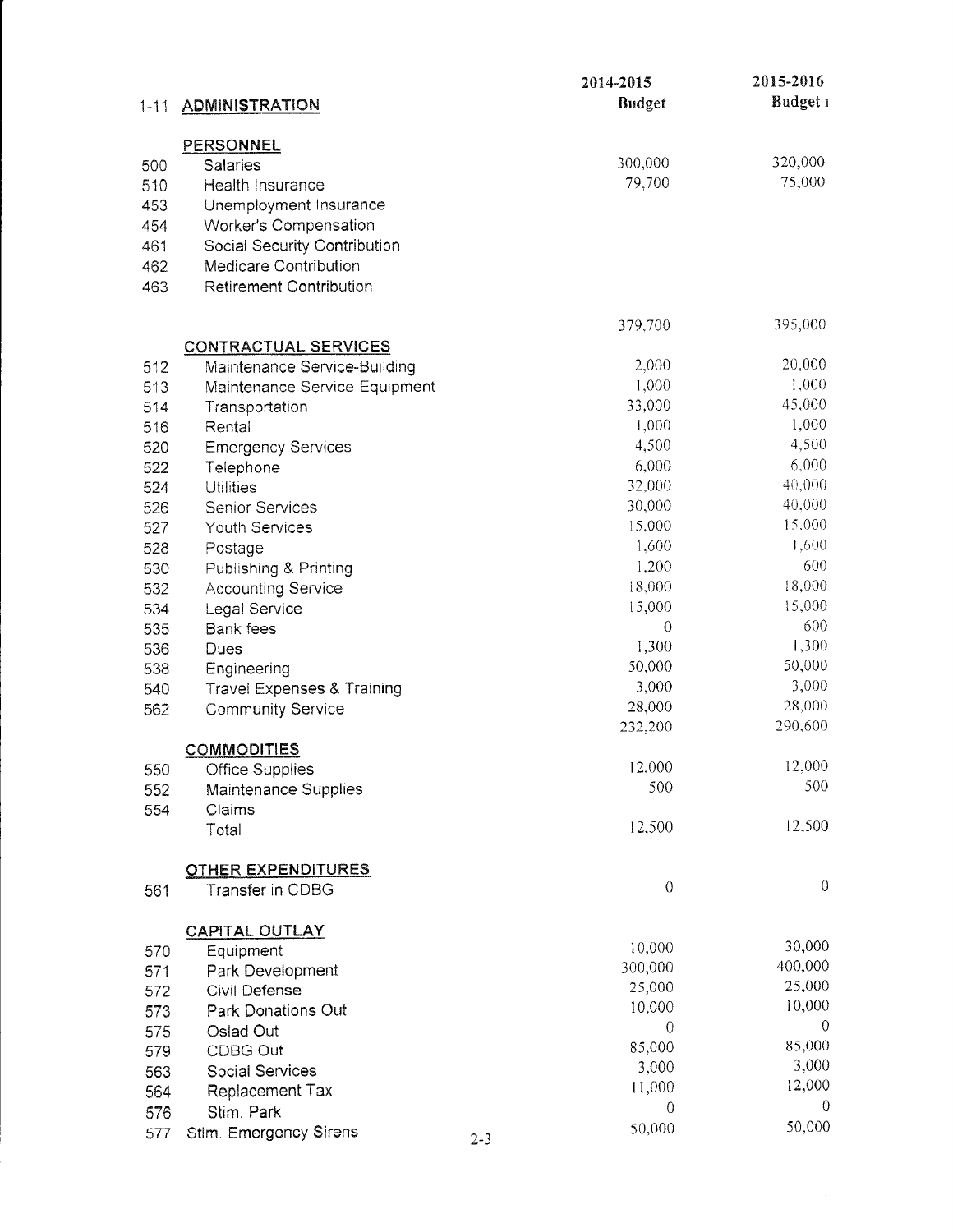|                       | 494.000   | 615,000   |
|-----------------------|-----------|-----------|
| TOTAL ADMINISTRATION: | 1,128,400 | 1,313,100 |

 $\mathcal{L}^{\text{max}}_{\text{max}}$  .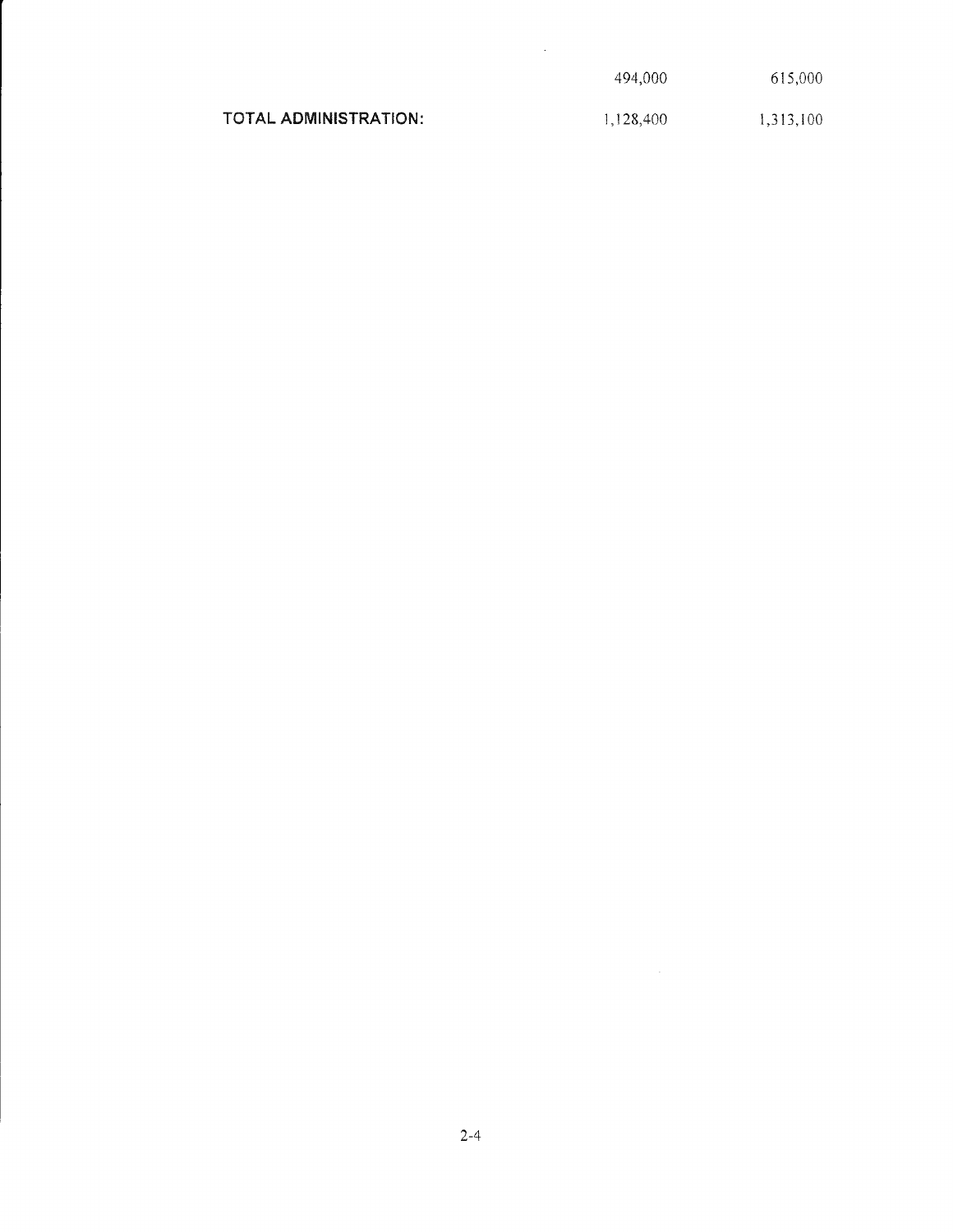|          |                                                    | 2015-2016<br>2014-2015<br><b>Budget</b> | <b>Budget</b> |
|----------|----------------------------------------------------|-----------------------------------------|---------------|
| $1 - 12$ | <b>ASSESSOR</b>                                    |                                         |               |
|          | <b>PERSONNEL</b>                                   |                                         |               |
| 500      | Salaries                                           | 187,000                                 | 196,500       |
| 510      | Health Insurance                                   | 71,500                                  | 62,000        |
| 453      | Unemployment Insurance                             |                                         |               |
| 454      | Worker's Compensation                              |                                         |               |
| 461      | Social Security Contribution                       |                                         |               |
| 462      | <b>Medicare Contribution</b>                       |                                         |               |
| 463      | <b>Retirement Contribution</b>                     |                                         |               |
|          |                                                    | 258,500                                 | 258,500       |
|          | <b>CONTRACTUAL SERVICES</b>                        |                                         |               |
| 512      | Maintenance Service-Equipment                      | 1000                                    | 7,000         |
| 522      | <b>Telephone/Internet Connections</b>              | 2,250                                   | 2,250         |
| 528      | Postage/Publishing/Printing                        | 4,000                                   | 4,000         |
| 526      | Travel-Assessor                                    | 2,500                                   | 2,500         |
| 536      | Dues                                               | 1,000                                   | 1,000         |
| 537      | Travel Expenses-Misc                               | 2,750                                   | 2,750         |
| 540      | <b>Training/Meetings</b>                           | 7,500                                   | 6,750         |
| 516      | Rental                                             | 10,800                                  | 9,000         |
| 538      | Legal                                              | 2,000                                   | 2,000         |
| 539      | Contract/Appraisals                                | 1,000                                   | 1,000         |
|          |                                                    | 34,800                                  | 38,250        |
|          | <b>COMMODITIES</b>                                 |                                         |               |
| 550      | <b>Office Supplies</b>                             | 4,000                                   | 4,000         |
|          | <b>CAPITAL OUTLAY</b>                              |                                         |               |
| 570      | Equipment                                          | 10,000                                  | 7,000         |
| 840      | Vehicle                                            |                                         |               |
|          |                                                    |                                         |               |
| 560      | <b>OTHER EXPENDITURES</b><br>Miscellaneous Expense | 1,450                                   | 1,000         |
|          | TOTAL ASSESSOR:                                    | 308,750                                 | 308,750       |
|          |                                                    |                                         |               |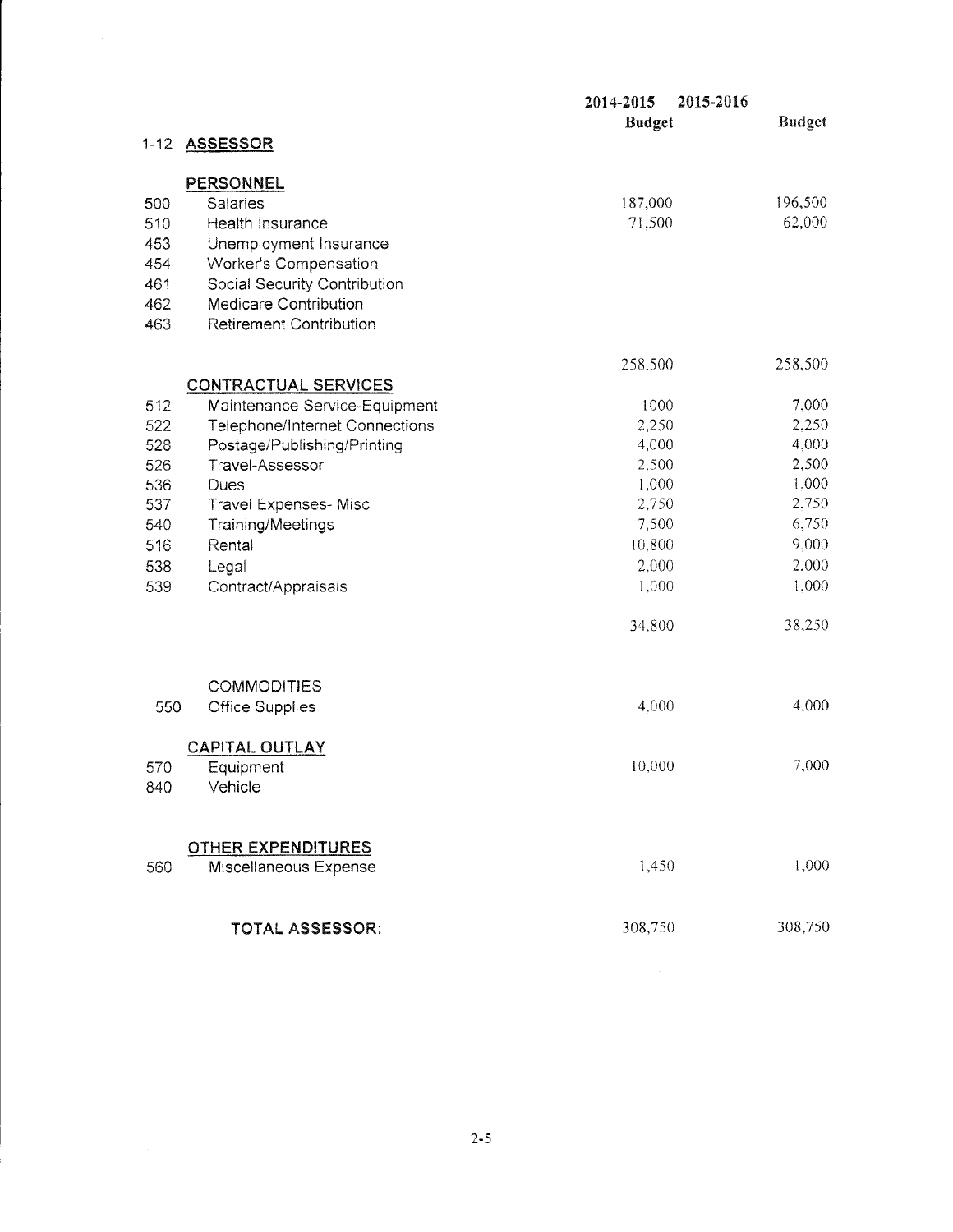#### 1-13 CEMETERY

## **PERSONNEL**

- 410 Salaries
- 451 Health lnsurance
- 453 Unemployment lnsurance
- 454 Worker's Compensation
- 461 Social Security Contribution
- 462 Medicare Contribution
- 463 Retirement Contribution

## CONTRACTUAL SERVICES

- 511 Maintenance Service-Building
- 512 Maintenance Service-Equipment
- 513 Maintenance Service-Vehicle
- 514 Maintenance Service-Road
- 517 Maintenance Service-Grounds
- 549 Other Professional Services
- 594 Rentals
- 599 Contract Payment

#### **COMMODITIES**

- 612 Maintenance Supplies-Equipment
- 613 Maintenance Supplies-Vehicle
- 614 Maintenance Supplies-Road
- 617 Maintenance Supplies-Grounds
- 652 Operating Supplies
- 655 Gasoline
- 656 Diesel Fuel
- 657 Lubricants

#### **CAPITAL OUTLAY**

- 810 Land
- 830 Equipment
- 840 Vehicle

## OTHER EXPENDITURES

929 Miscellaneous Expense

#### TOTAL CEMETERY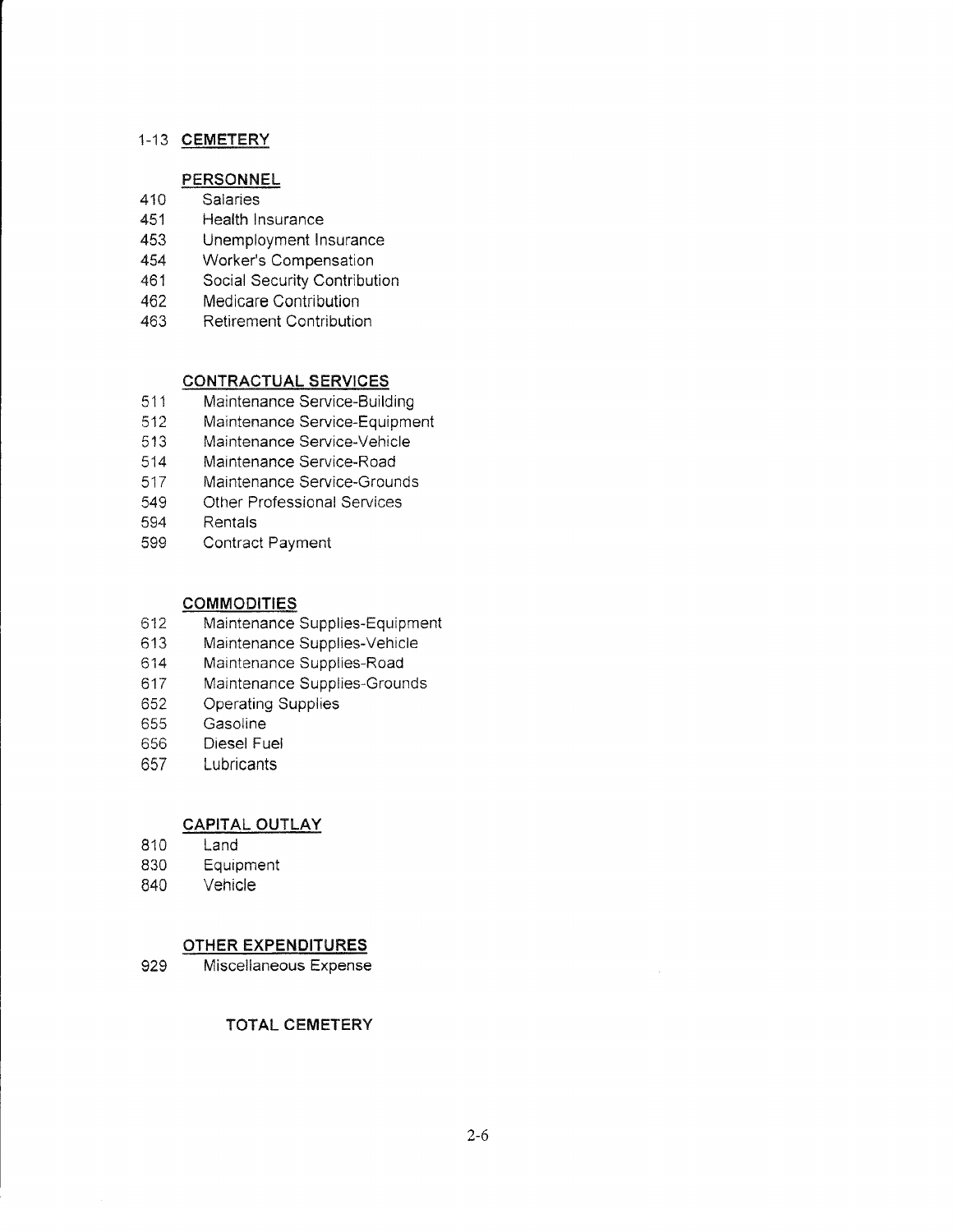#### 11 AUDIT FUND

| <b>BEGINNING BALANCE</b> | February 1 | 2015 |
|--------------------------|------------|------|
|--------------------------|------------|------|

#### **REVENUES**

- Property Tax  $311$
- 381 Interest Income

#### **TOTAL REVENUES:**

#### TOTAL FUNDS AVAILABLE:

#### **CONTRACTUAL SERVICES** 531 **Accounting Service** \_\_\_\_\_\_\_\_\_January 31\_\_\_\_\_\_\_\_\_\_\_\_\_ 2016\_ **ENDING BALANCE** 12 INSURANCE FUND 26,446 27,257 399 BEGINNING BALANCE  $1-Feb-15$ **REVENUES** 9,300 13,757 Property Tax 400 30 30 404 Interest Income  $\theta$  $\theta$ Dividend Income 13,787 9,030 **TOTAL REVENUES:** 36,587 40,233 **TOTAL FUNDS AVAILABLE: EXPENDITURES PERSONNEL** 1,000 1,000 505 Unemployment Insurance 9,000 9,000 Worker's Compensation 503 10,000 10,000 **CONTRACTUAL SERVICES** 10,000 10,000 501 Liability Insurance 4000 4,000 General Insurance Prop. 507 593 **Risk Management Contribution** 14,000 14000  $\sim$ 24,000 TOTAL EXPEND/APPROPRIATION: 24,000 16,233 12,587 31-Jan-16 **ENDING BALANCE**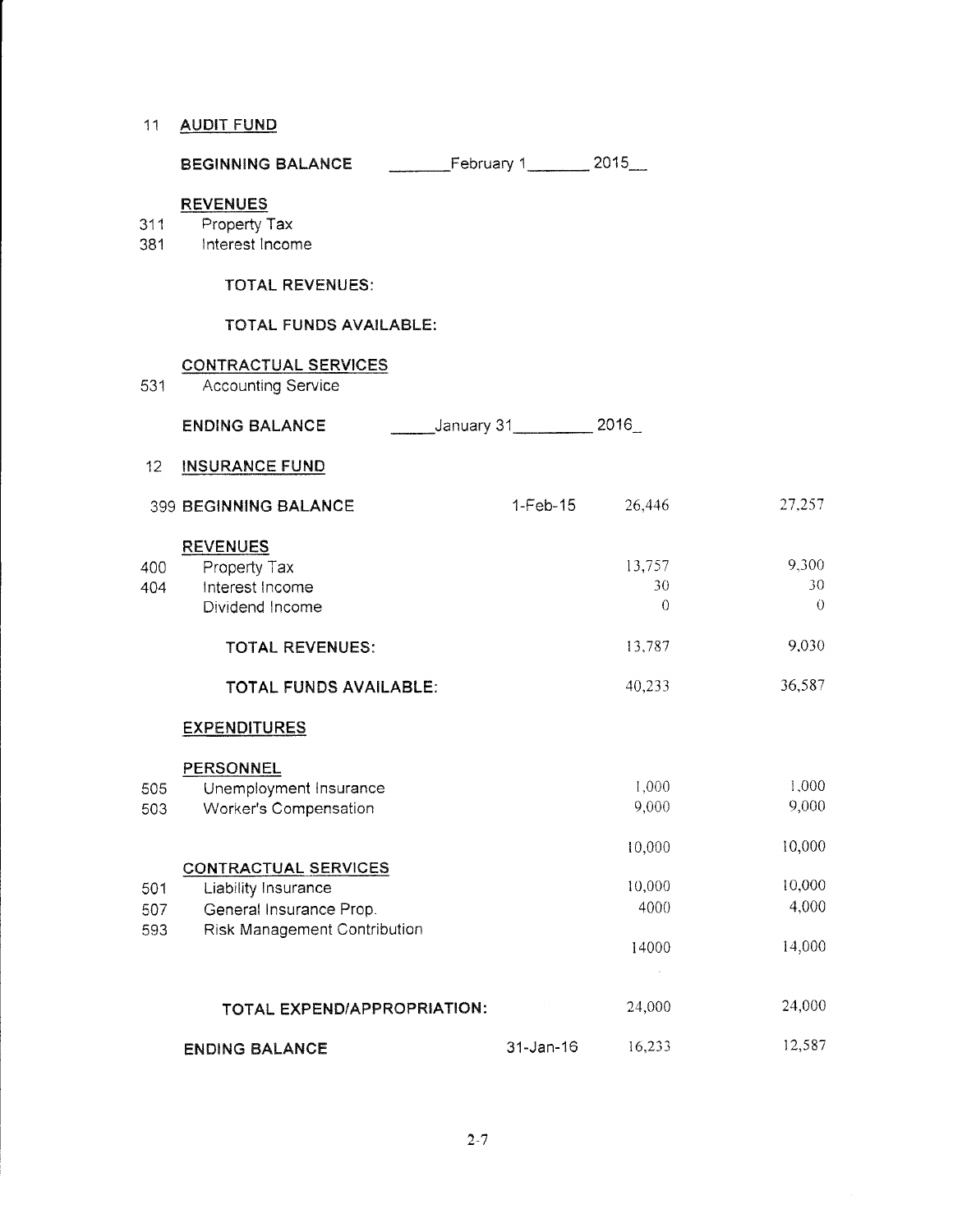|     |                                                    |              | 2014-2015      | 2015-2016       |
|-----|----------------------------------------------------|--------------|----------------|-----------------|
|     |                                                    |              | <b>Budget</b>  | <b>Budget R</b> |
| 13  | <u>ILLINOIS MUNICIPAL RETIREMENT FUND</u>          |              |                |                 |
|     | <b>399 BEGINNING BALANCE</b>                       | $1-Feb-15$   | 11,793         | 1,380           |
|     | <b>REVENUES</b>                                    |              |                |                 |
| 400 | Property Tax                                       |              | 48,150         | 55,800          |
| 402 | Replacement Tax                                    |              | 11,000         | 11,000          |
| 404 | Interest Income                                    |              | $\overline{0}$ | $\theta$        |
|     | <b>TOTAL REVENUES:</b>                             |              | 59,150         | 66,800          |
|     | TOTAL FUNDS AVAILABLE:                             |              | 70,943         | 68,180          |
|     | <b>EXPENDITURES</b>                                |              |                |                 |
|     |                                                    |              |                |                 |
| 501 | <b>PERSONNEL</b><br><b>Retirement Contribution</b> |              | 75,000         | 69,000          |
|     |                                                    |              |                |                 |
|     | <b>ENDING BALANCE</b>                              | 31-Jan-16    | 7,022          | $-820$          |
|     |                                                    |              |                |                 |
|     |                                                    |              |                |                 |
| 14  | <b>SOCIAL SECURITY FUND</b>                        |              |                |                 |
|     |                                                    |              |                |                 |
|     | <b>399 BEGINNING BALANCE</b>                       | $1-Feb-15$   | 61,280         | 69,426          |
|     | <b>REVENUES</b>                                    |              |                |                 |
| 400 | Property Tax                                       |              | 34,393         | 27,900          |
| 402 | Replacement Tax                                    |              | 9,000          | 9,000           |
| 404 | Interest Income                                    |              | $\mathbf 0$    | $\theta$        |
|     | <b>TOTAL REVENUES:</b>                             |              | 43,393         | 36,900          |
|     | TOTAL FUNDS AVAILABLE:                             |              | 104,673        | 106,326         |
|     |                                                    |              |                |                 |
|     | <b>EXPENDITURES</b>                                |              |                |                 |
|     | <b>PERSONNEL</b>                                   |              |                |                 |
| 500 | Social Security Contribution                       |              | 45,000         | 45,000          |
|     | Medicare Contribution                              |              |                |                 |
|     | TOTAL EXPEND/APPROPRIATION:                        |              | 45,000         | 45,000          |
|     |                                                    |              |                |                 |
|     | <b>ENDING BALANCE</b>                              | $31$ -Jan-16 | 59,673         | 61,326          |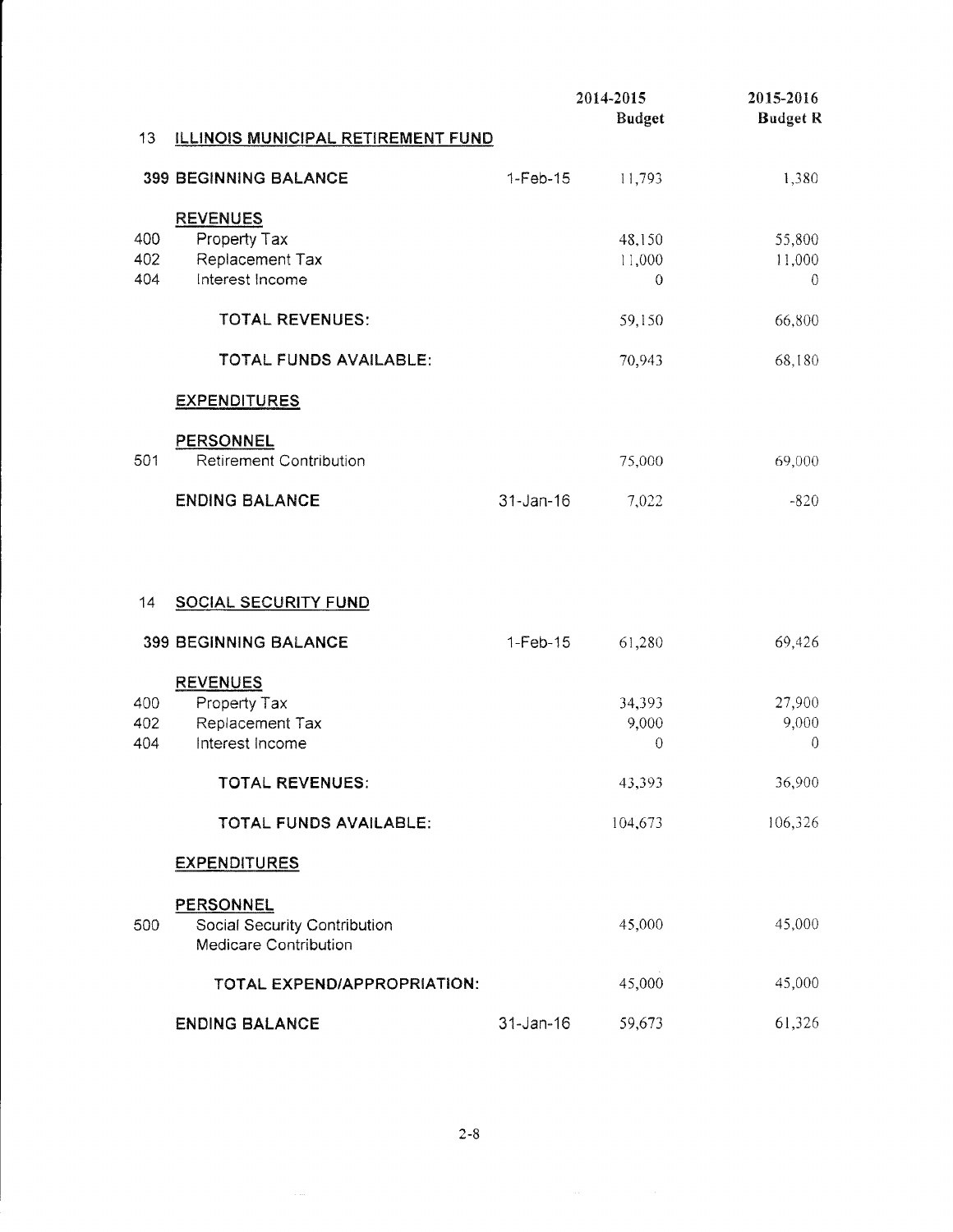|       |                                |            | 2014-2015     | 2014-2015       |
|-------|--------------------------------|------------|---------------|-----------------|
| 15    | <b>GENERAL ASSISTANCE FUND</b> |            | <b>Budget</b> | <b>Budget F</b> |
|       |                                |            |               |                 |
|       | <b>399 BEGINNING BALANCE</b>   | $1-Feb-15$ | 322,121       | 329,007         |
|       | <b>REVENUES</b>                |            |               |                 |
| 400   | Property Tax                   |            | 41,272        | 37,200          |
| 347   | Grants-State                   |            | $\Omega$      | $\theta$        |
| 404   | Interest Income                |            | 1,000         | 500             |
|       | <b>TOTAL REVENUES:</b>         |            | 42,272        | 37,700          |
|       | TOTAL FUNDS AVAILABLE:         |            | 364,393       | 366,707         |
|       | <b>EXPENDITURES</b>            |            |               |                 |
| 15-11 | Administration                 |            | 18,000        | 18,000          |
| 15-31 | Home Relief                    |            | 12,000        | 12,100          |
|       | Contractual services           |            | 86,000        | 86,000          |
|       | TOTAL EXPENDITURES:            |            | 116,000       | 116,100         |
|       | Contingencies                  |            |               |                 |
|       | TOTAL APPROPRIATIONS:          |            | 116,000       | 116,100         |
|       | <b>ENDING BALANCE</b>          | 31-Jan-16  | 248,293       | 250,607         |

 $\label{eq:2.1} \frac{1}{\sqrt{2}}\int_{\mathbb{R}^3}\frac{1}{\sqrt{2}}\left(\frac{1}{\sqrt{2}}\right)^2\frac{1}{\sqrt{2}}\left(\frac{1}{\sqrt{2}}\right)^2\frac{1}{\sqrt{2}}\left(\frac{1}{\sqrt{2}}\right)^2.$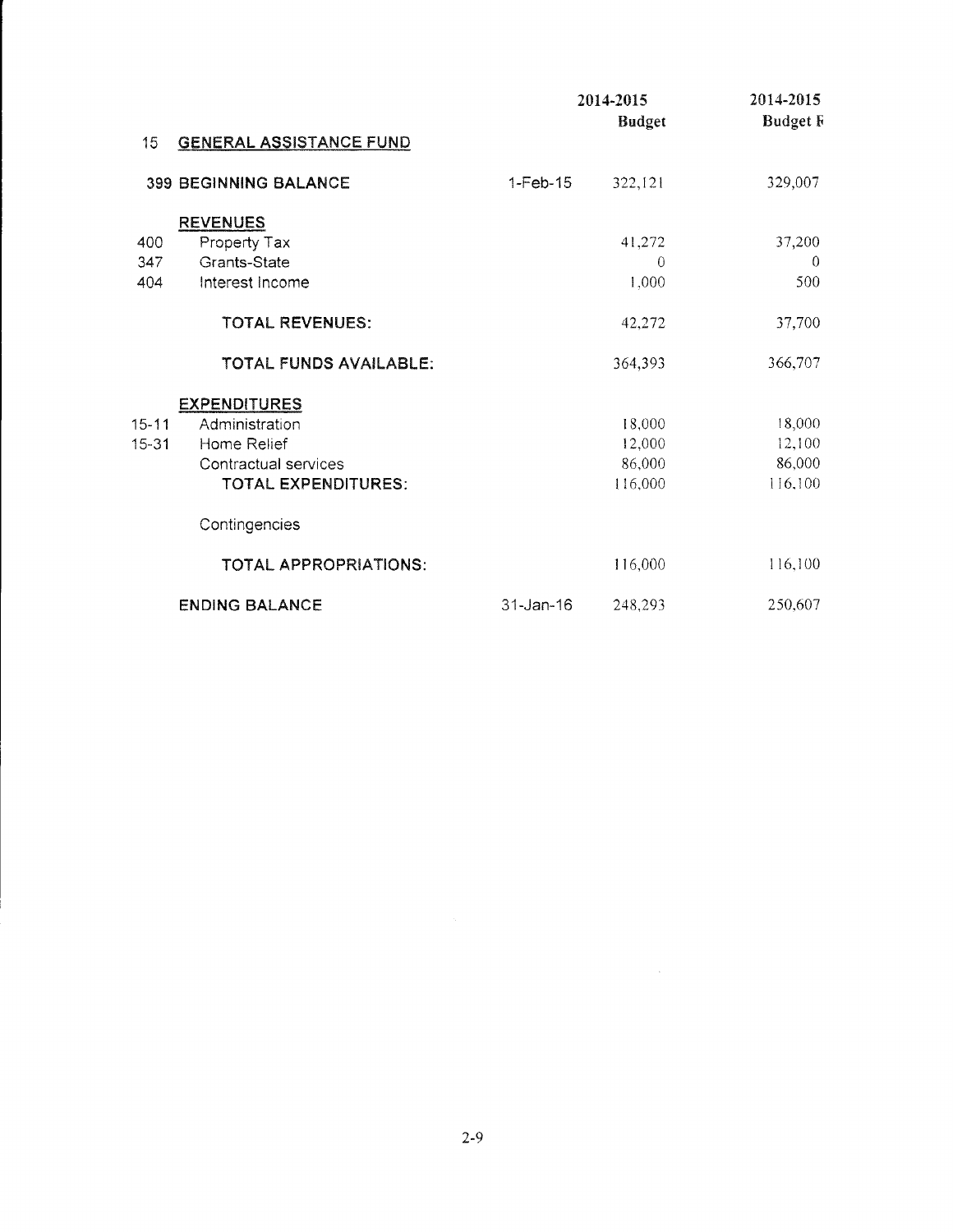|     |                                | 2014-2015<br><b>Budget</b> | 2015-2016<br><b>Budget R</b> |
|-----|--------------------------------|----------------------------|------------------------------|
|     | 15-11 ADMINISTRATION           |                            |                              |
|     | PERSONNEL                      |                            |                              |
| 500 | Salaries                       | 18,000                     | 18,000                       |
| 451 | Health Insurance               |                            |                              |
| 453 | Unemployment Insurance         |                            |                              |
| 454 | Worker's Compensation          |                            |                              |
| 461 | Social Security Contribution   |                            |                              |
| 462 | Medicare Contribution          |                            |                              |
| 463 | <b>Retirement Contribution</b> |                            |                              |
|     | Total                          | 18,000                     | 18,000                       |
|     | <b>CONTRACTUAL SERVICES</b>    |                            |                              |
| 600 | Physicians                     | 5,000                      | 5,000                        |
| 601 | <b>Other Medical</b>           | 5,000                      | 5,000                        |
| 602 | Hospital                       | 20,000                     | 20,000                       |
| 603 | Dental                         | 2,000                      | 2,000                        |
| 604 | Other Medical                  | 2,000                      | 2,000                        |
| 605 | Medicine                       | 5,000                      | 5,000                        |
| 606 | Funeral                        | 2,000                      | 2,000                        |
| 608 | Fuel, Heating                  | 10,000                     | 10,000                       |
| 611 | <b>Utilities</b>               | 8,000                      | 8,000                        |
| 612 | Shelter                        | 20,000                     | 20,000                       |
| 613 | Insurance                      | 2,500                      | 2,500                        |
| 614 | Misc Home repairs              | 2,000                      | 2,000                        |
| 622 | Flat Grant                     | 2,500                      | 2,500                        |
|     | Total                          | 86,000                     | 86,000                       |
|     | <b>COMMODITIES</b>             |                            |                              |
| 611 | Maintenance Supplies-Building  |                            |                              |
| 612 | Maintenance Supplies-Equipment |                            |                              |
| 651 | <b>Office Supplies</b>         |                            |                              |
| 652 | <b>Operating Supplies</b>      |                            |                              |
|     |                                |                            |                              |
|     | <b>CAPITAL OUTLAY</b>          |                            |                              |
| 830 | Equipment                      |                            |                              |
|     | <u>OTHER EXPENDITURES</u>      |                            |                              |
| 929 | Miscellaneous Expense          |                            |                              |
|     | TOTAL ADMINISTRATION:          | 104,000                    | 104,000                      |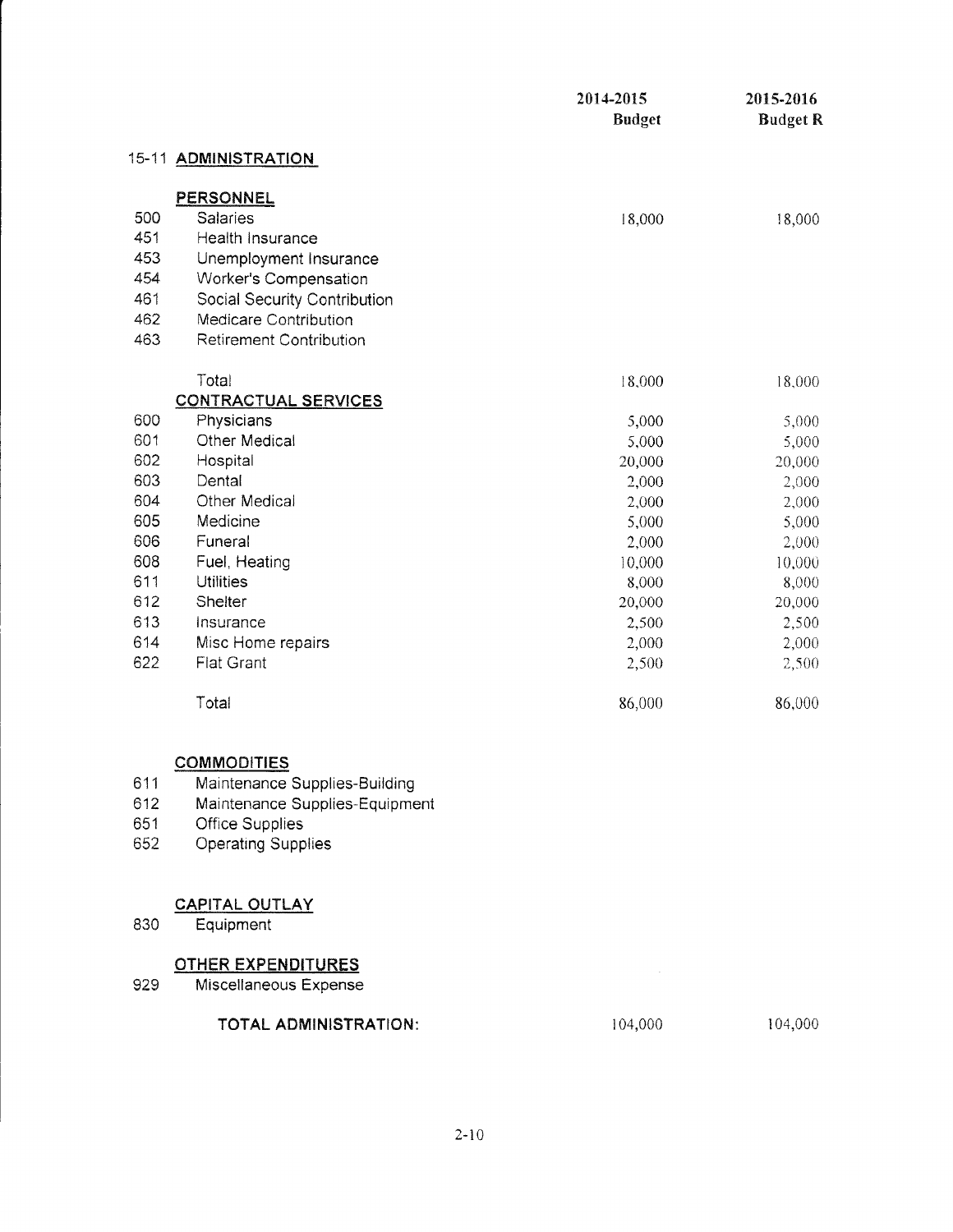12,100

12,100

## 15-31 HOME RELIEF

## **CONTRACTUAL SERVICES**

- 581 Physician Service
- 582 Hospital Service-In Patient
- 583 Hospital Service-Out Patient
- 584 **Dental Service**
- 585 **Other Medical Services**
- 586 **Funeral & Burial Service**
- 587 Shelter
- 588 Utility Payment Home Repair Insurance

#### Home Relief

| 623 | Drugs                 | 3,000 | 3,000  |
|-----|-----------------------|-------|--------|
| 624 | Personal Incidentals  | 2,000 | 2,000  |
| 625 | Household Incidentals | 1000  | 1,000  |
| 628 | Food                  | 5,000 | 5,000  |
| 630 | Contingencies         | 1.000 | 000,   |
|     |                       |       | 12,000 |

## **OTHER EXPENDITURES**

629 Miscellaneous Expense 100 100

**TOTAL HOME RELIEF:**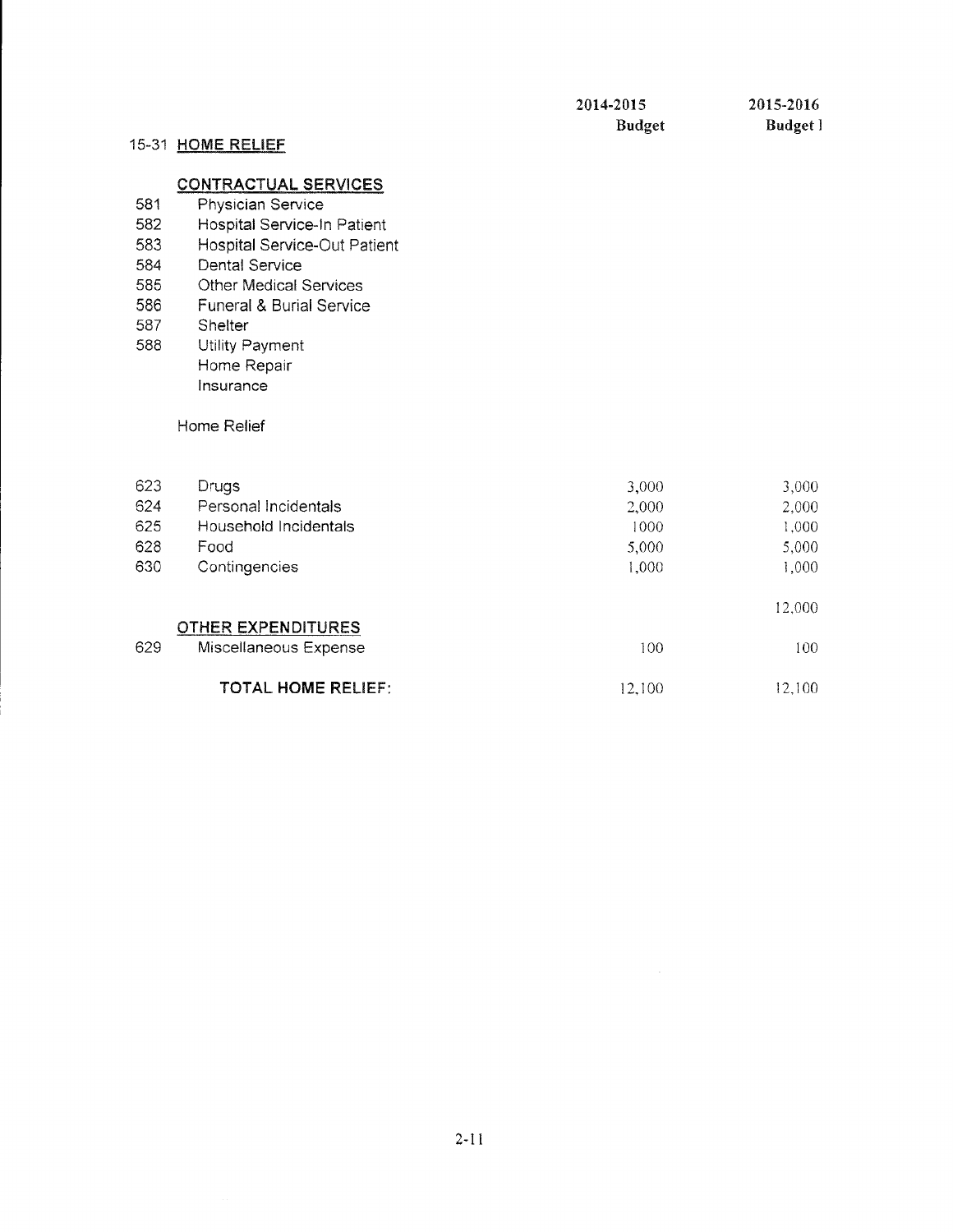#### 16 CEMETERY FUND

#### BEGINNING BALANCE

## REVENUES

Property Tax Interest Income

#### TOTAL REVENUES:

#### TOTAL FUNDS AVAILABLE:

#### **EXPENDITURES**

#### **PERSONNEL**

- 410 Salaries
- 451 Heaith Insurance
- 453 Unemployment Insurance
- 454 Worker's Compensation<br>461 Social Security Contribut
- Social Security Contribution
- 462 Medicare Contribution<br>463 Retirement Contributio
- Retirement Contribution

#### CONTRACTUAL SERVICES

- 511 Maintenance Service-Building
- 512 Maintenance Service-Equipment
- 513 Maintenance Service-Vehicle
- 514 Maintenance Service-Road
- 517 Maintenance Service-Grounds
- 549 Other Professional Services
- 594 Rentals
- 599 Contract Pavment

#### COMMODITIES

- 612 Maintenance Supplies-Equipment
- 613 Maintenance Supplies-Vehicle
- 614 Maintenance Supplies-Road
- 617 Maintenance Supplies-Grounds
- 652 Operating Suppiies
- 655 Gasoline
- 656 Diesel Fuel
- 657 Lubricants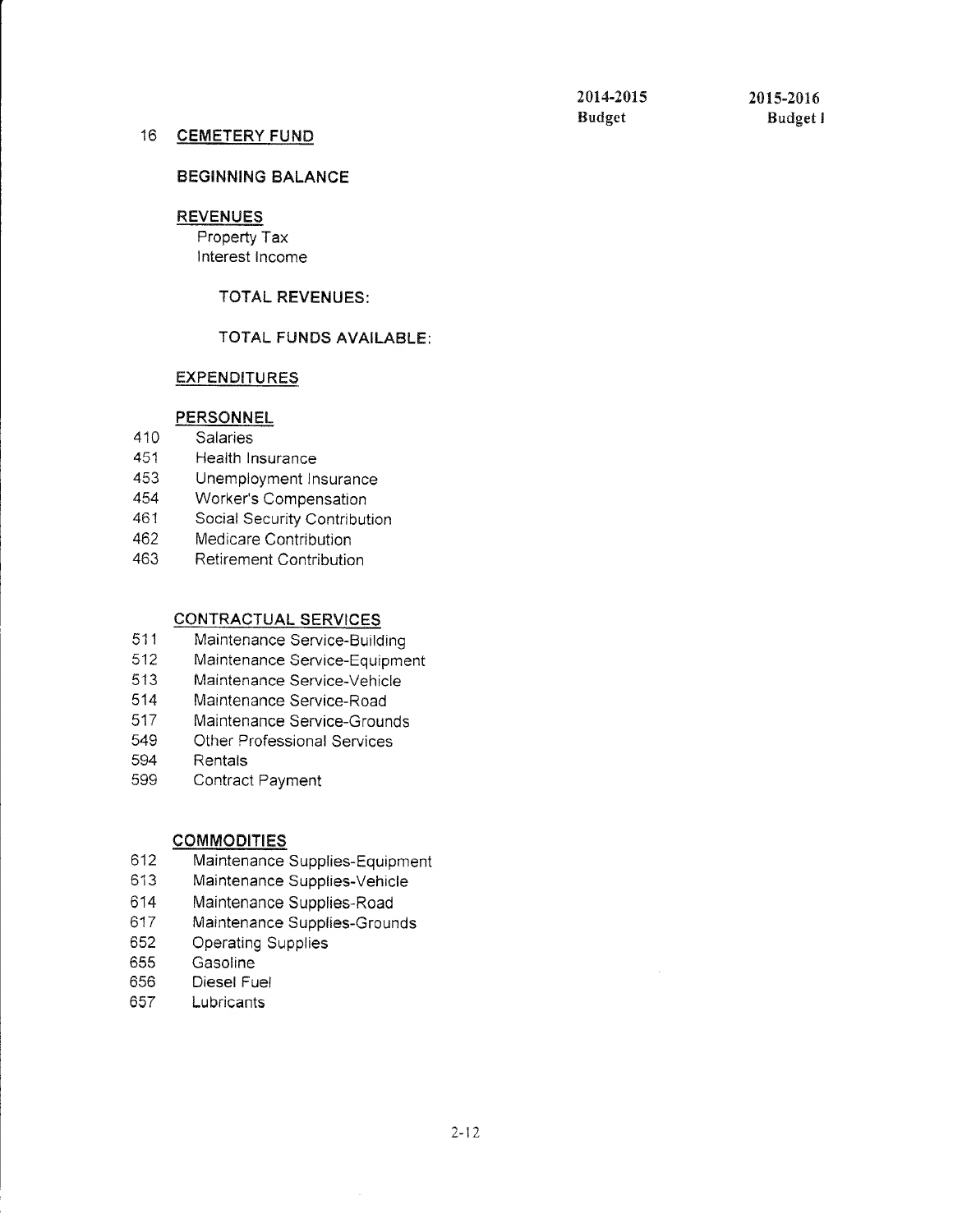$\mathcal{A}^{\pm}$ 

Budget Budget

## CAPITAL OUTLAY

810 Land

830 Equipment<br>840 Vehicle

Vehicle

## OTHER EXPENDITURES

929 Miscellaneous Expense

## TOTAL EXPENDITURES:

**Contingencies** 

TOTAL APPROPRIATION\$:

ENDING BALANCE January 31, 2016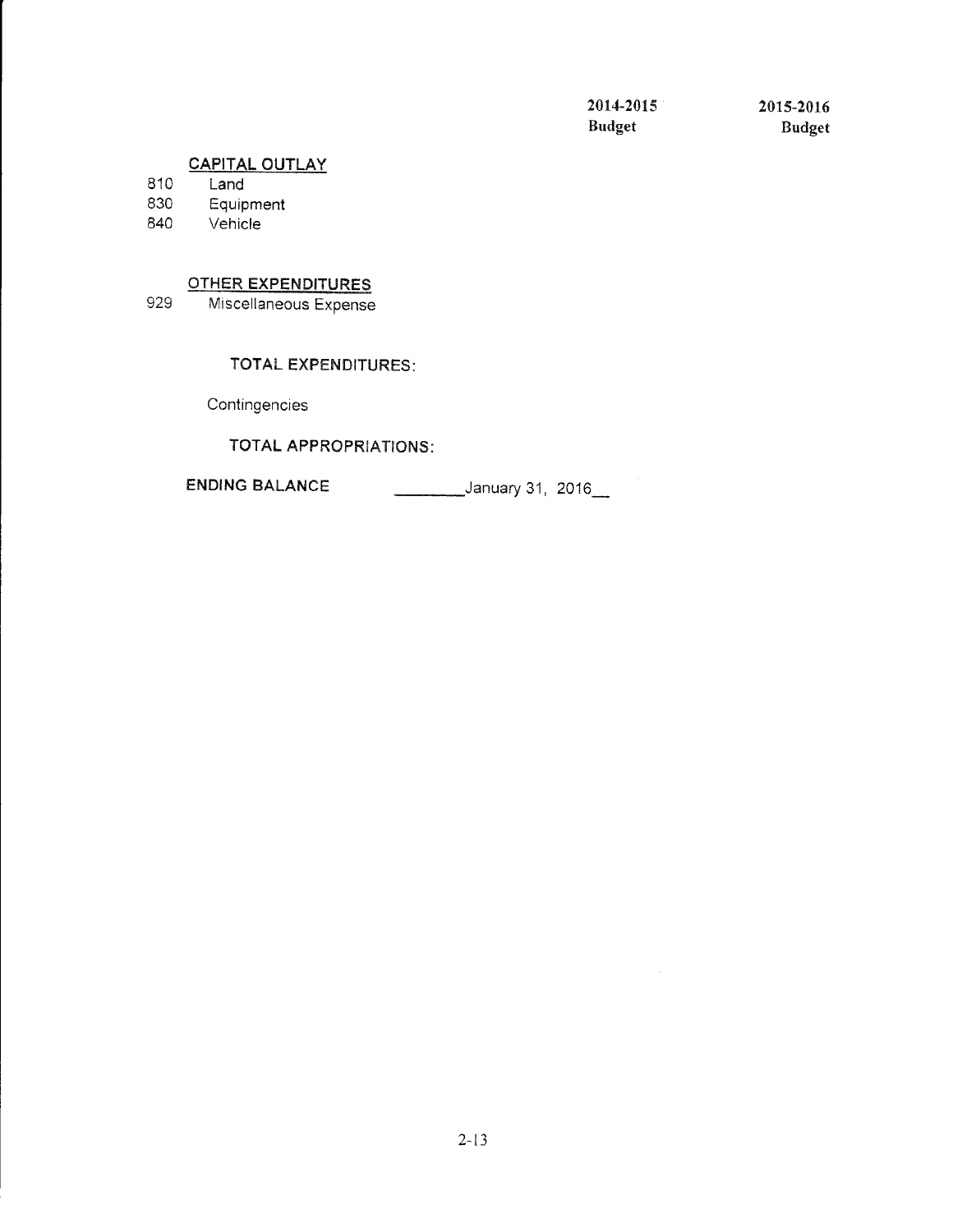| 2014-2015 |  |
|-----------|--|
| Rudgat    |  |

2015-2016 Budget Budget R

**FUND** 

BEGINNING BALANCE 201

**REVENUES** 

TOTAL REVENUES:

TOTAL FUNDS AVAILABLE:

**EXPENDITURES** 

**PERSONNEL** 

CONTRACTUAL SERVICES

**COMMODITIES** 

CAPITAL OUTLAY

OTHER EXPENDITURES

TOTAL EXPENDITURES:

**Contingencies** 

TOTAL APFROPRIATIONS:

ENDING BALANCE  $201$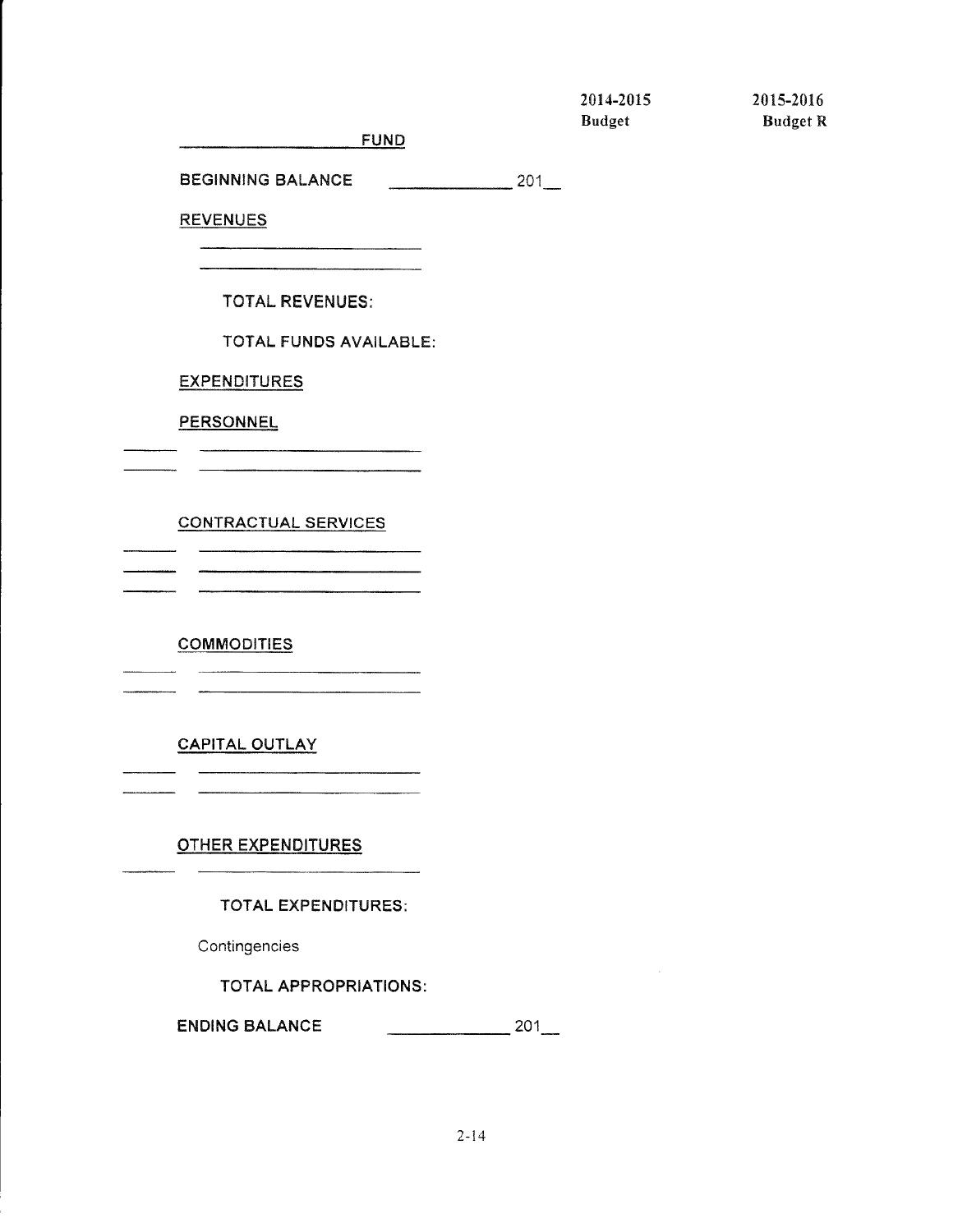SECTION 3: That the amount appropriated for town purposes for the fiscal year beginning

February 1, 2015 and ending \_\_ and ending January 31, 2016

follows:

| 1  | General Town Fund                         | 1,511,100 | 1,621,850 |
|----|-------------------------------------------|-----------|-----------|
| 11 | Audit Fund                                |           |           |
| 12 | Insurance Fund                            | 24,600    | 24,000    |
| 13 | Illinois Municipal Retirement Fund (IMRF) | 76,650    | 69,100    |
| 14 | Social Security Fund                      | 47,000    | 45,000    |
| 15 | General Assistance Fund                   | 116,000   | 116,100   |
|    | Fund                                      |           |           |

## TOTAL APPROPRIATIONS: 1,775,350 1,876,050

SECTION 4: That if any section, subdivision, or sentence of this ordinance shall for any reason be held invalid or to be unconstitutional, such decision shall not affect the validity of the remaining portion of this ordinance.

SECTION 5: That each appropriated fund total shall be divided among the several objects and purposes specified, and in the particular amounts stated for each fund respectively in Section 2, constituting the total appropriations in the amount of

One Million Eight Hundred Seventy Six Thousand Fifty and 00/100 Dollars  $($1,876,050)$  for the fiscal year beginning  $\qquad \qquad$  February 1  $\qquad \qquad$  2015 and ending January 31 (2016)

 $\mathcal{A}^{\pm}$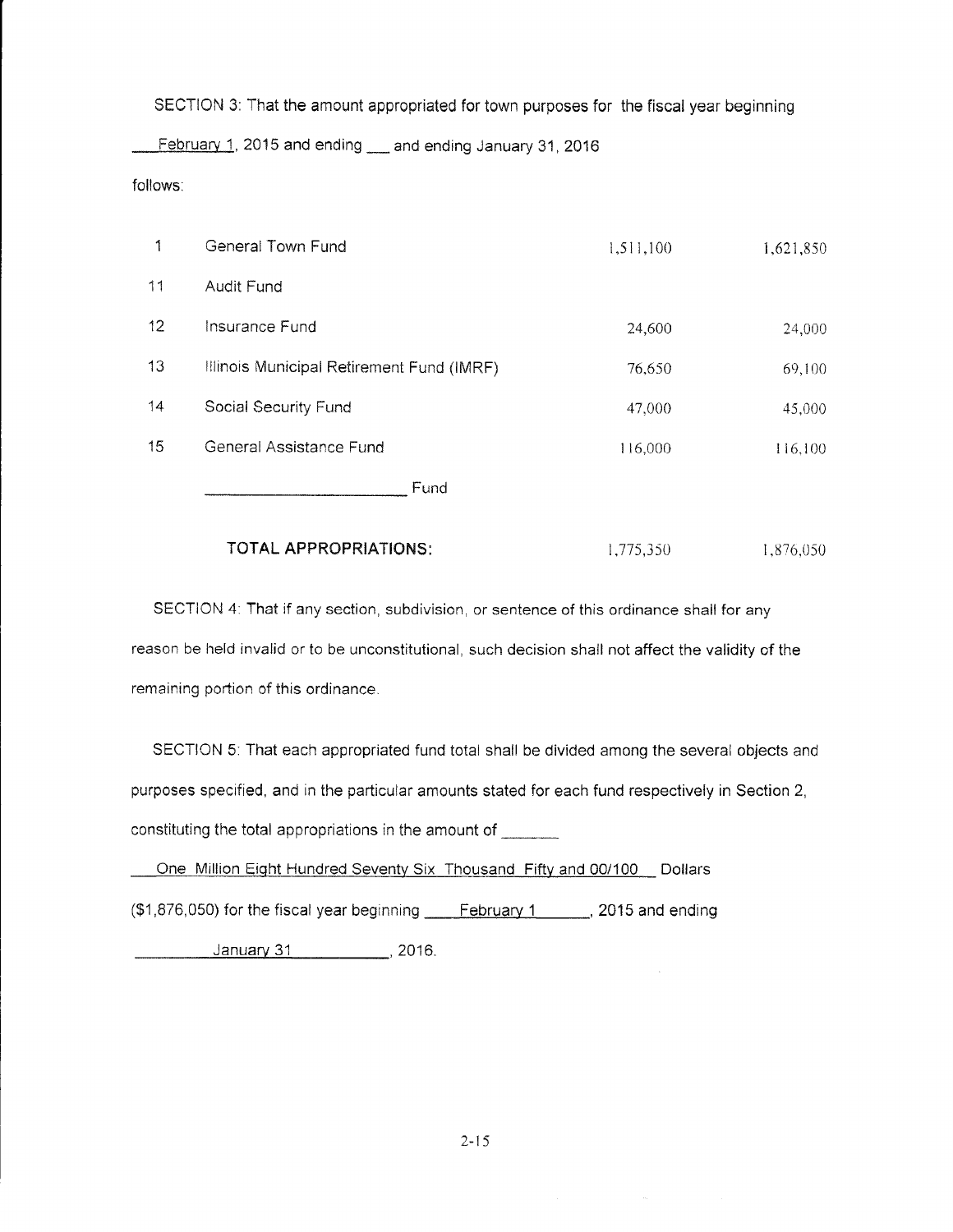SECTION 6: That Section 3 shall be and is a summary of the annual Appropriation Ordinance of this Township, passed by the Board of Trustees as required by law and shall be in full force and effect from and after this date.

SECTION 7: That a certified copy of the Budget & Appropriation Ordinance shall be filed with the County Clerk within 30 days after adoption.

ADOPTED this 9th day of April, 2015, pursuant to a roll call vote by the Board of Trustees of \_\_\_\_\_\_\_ Antioch \_\_\_\_\_\_\_\_ Township, \_\_\_\_\_\_ Lake County, lllinois

| <b>BOARD OF TRUSTEES</b> |                     | No | Absent |
|--------------------------|---------------------|----|--------|
| <b>YES</b>               | Judy Davis          |    |        |
|                          | Peter Grant         |    |        |
|                          | Tom Shaugnessy      |    |        |
|                          | <b>Steve Turner</b> |    |        |
|                          | Stephen Smouse      |    |        |

anto Markel Rya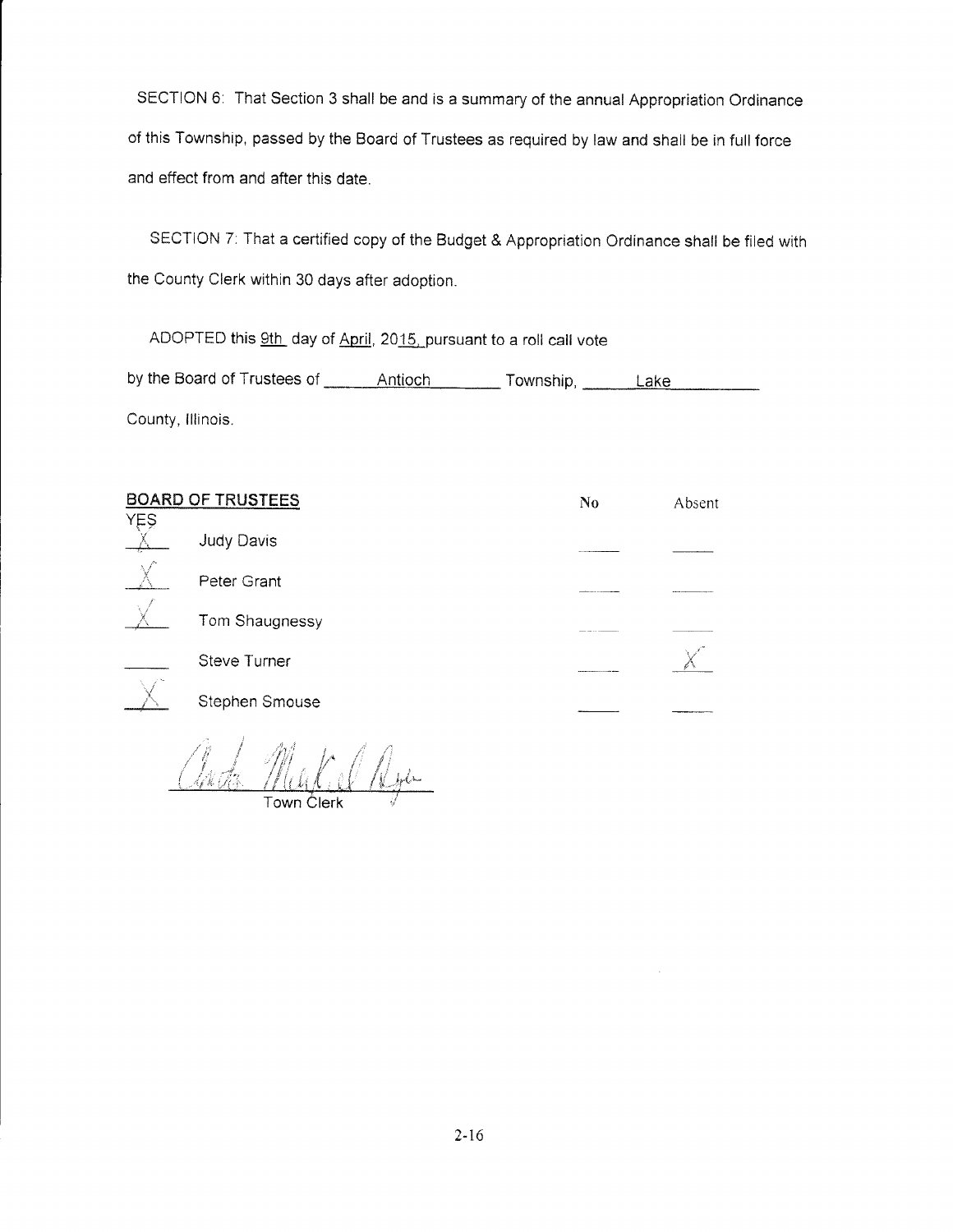## **ERTIFICATION OF BUDGET & APPROPRIATION ORDINANC**

#### TOWNSHIP

|                                         |            | The undersigned, duly elected, qualified and acting Clerk of                                   | Antioch |       |
|-----------------------------------------|------------|------------------------------------------------------------------------------------------------|---------|-------|
| Township.                               | Lake       | County, Illinois, does hereby certify that attached                                            |         |       |
|                                         |            | hereto is a true and correct copy of the Budget & Appropriation Ordinance of said Township for |         |       |
| the fiscal year beginning               | February 1 | 2015 and ending <u>January 31</u>                                                              |         | 2016. |
| as adopted this 9th day of April, 2015. |            |                                                                                                |         |       |

This certification is made and filed pursuant to the requirements of (35 ILCS 200/18-50) and on behalf of Antioch Township, Lake Countv. Illinois. This certification must be filed within 30 days after the adoption of the Budget & Appropriation Ordinance.

| Dated this | - 9th                | day of |                                |  |
|------------|----------------------|--------|--------------------------------|--|
|            | $\mathbb{Z}_*$<br>Ħ. |        | $\mathbb{C}$ that $\mathbb{C}$ |  |
|            |                      |        | <b>Town Clerk</b>              |  |

Filed this  $\sqrt{3}$  day of  $\sqrt{4 \rho_{\text{Pl}} + 4 \rho_{\text{Pl}} + 20.65}$